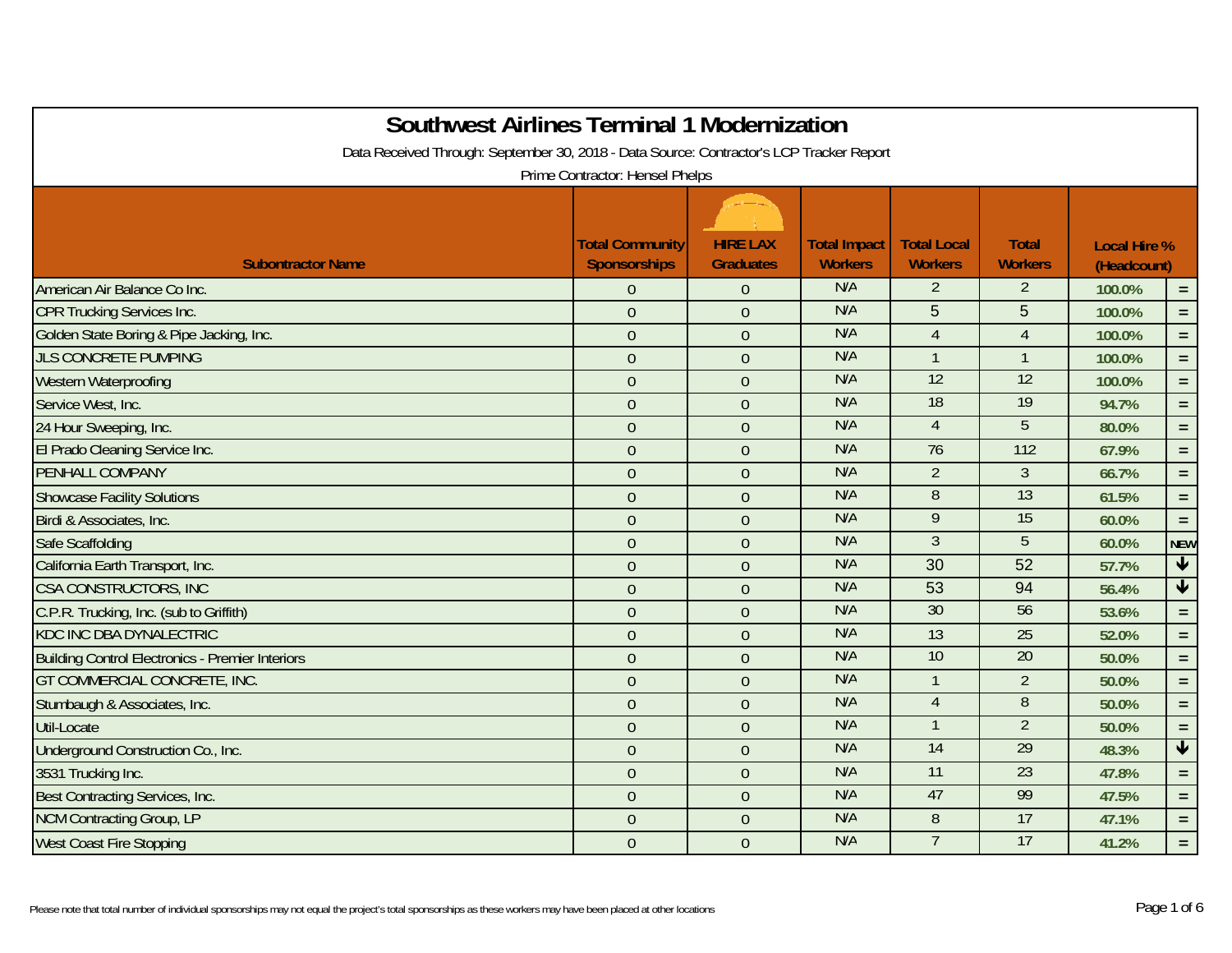| <b>Southwest Airlines Terminal 1 Modernization</b>                                       |                                        |                                     |                                       |                                      |                                |                                    |                      |
|------------------------------------------------------------------------------------------|----------------------------------------|-------------------------------------|---------------------------------------|--------------------------------------|--------------------------------|------------------------------------|----------------------|
| Data Received Through: September 30, 2018 - Data Source: Contractor's LCP Tracker Report |                                        |                                     |                                       |                                      |                                |                                    |                      |
|                                                                                          | Prime Contractor: Hensel Phelps        |                                     |                                       |                                      |                                |                                    |                      |
| <b>Subontractor Name</b>                                                                 | <b>Total Community</b><br>Sponsorships | <b>HIRE LAX</b><br><b>Graduates</b> | <b>Total Impact</b><br><b>Workers</b> | <b>Total Local</b><br><b>Workers</b> | <b>Total</b><br><b>Workers</b> | <b>Local Hire %</b><br>(Headcount) |                      |
| Concrete Coring Company (sub to Griffith)                                                | $\Omega$                               | $\Omega$                            | N/A                                   | 15                                   | 37                             | 40.5%                              | $=$ .                |
| <b>LVI FACILITY SERVICES</b>                                                             | $\overline{0}$                         | $\overline{0}$                      | N/A                                   | $\overline{15}$                      | 39                             | 38.5%                              | $=$ .                |
| J. COLAVIN & SON, INC.                                                                   | $\overline{0}$                         | $\overline{0}$                      | N/A                                   | 21                                   | 55                             | 38.2%                              | $\equiv$             |
| <b>MURRAY COMPANY</b>                                                                    | $\boldsymbol{0}$                       | $\theta$                            | N/A                                   | 41                                   | 109                            | 37.6%                              | $\blacktriangledown$ |
| <b>JLS Pumping</b>                                                                       | $\theta$                               | $\overline{0}$                      | N/A                                   | $\mathfrak{Z}$                       | 8                              | 37.5%                              | $=$                  |
| Rebar Engineering, Inc.                                                                  | $\theta$                               | $\overline{0}$                      | N/A                                   | 15                                   | 40                             | 37.5%                              | $\blacklozenge$      |
| Substructure Support, Inc.                                                               | $\overline{0}$                         | $\overline{0}$                      | N/A                                   | $\overline{3}$                       | $\overline{8}$                 | 37.5%                              | $\equiv$             |
| PRO STEEL ERECTORS, INC.                                                                 | $\boldsymbol{0}$                       | $\overline{0}$                      | N/A                                   | $\overline{36}$                      | 98                             | 36.7%                              | $\blacklozenge$      |
| <b>DIRECT A/V</b>                                                                        | $\overline{0}$                         | $\overline{0}$                      | N/A                                   | 11                                   | 30                             | 36.7%                              | $=$ $\,$             |
| <b>Quality Production Services</b>                                                       | $\overline{0}$                         | $\overline{0}$                      | N/A                                   | $\overline{5}$                       | 14                             | 35.7%                              | $\equiv$             |
| <b>Wilson &amp; Hampton Painting Contractors</b>                                         | $\overline{0}$                         | $\Omega$                            | N/A                                   | 12                                   | 35                             | 34.3%                              | $=$                  |
| MORROW MEADOWS CORP (ELECTRICAL & LOW VOLTAGE)                                           | $\theta$                               | $\overline{0}$                      | N/A                                   | 109                                  | 326                            | 33.4%                              | $\blacklozenge$      |
| <b>DUGGAN &amp; ASSOCIATES, INC.</b>                                                     | $\theta$                               | $\theta$                            | N/A                                   | $\mathbf{1}$                         | 3                              | 33.3%                              | $=$ $\,$             |
| FRANK S. SMITH MASONRY, INC.                                                             | $\theta$                               | $\overline{0}$                      | N/A                                   | 8                                    | $\overline{24}$                | 33.3%                              | $\equiv$             |
| <b>GLORE &amp; ASSOCIATES, INC.</b>                                                      | $\overline{0}$                         | $\Omega$                            | N/A                                   |                                      | $\overline{3}$                 | 33.3%                              | $=$ .                |
| <b>LIMBACH COMPANY LP</b>                                                                | $\theta$                               | $\overline{0}$                      | N/A                                   | 9                                    | $\overline{27}$                | 33.3%                              | $=$ $\,$             |
| PREMIER INTERIOR DEVELOPMENT, INC.                                                       | $\theta$                               | $\overline{0}$                      | N/A                                   | $\overline{4}$                       | 12                             | 33.3%                              | $\equiv$             |
| <b>GGG DEMOLITION, INC.</b>                                                              | $\overline{0}$                         | $\overline{0}$                      | N/A                                   | 51                                   | 156                            | 32.7%                              | $=$                  |
| PERFORMANCE CONTRACTING, INC. - 0900110                                                  | $\mathbf{1}$                           | $\overline{0}$                      | N/A                                   | 73                                   | 229                            | 31.9%                              | $=$ .                |
| Signature Flooring, Inc.                                                                 | $\boldsymbol{0}$                       | $\mathbf{0}$                        | N/A                                   |                                      | 22                             | 31.8%                              | $=$ $\,$             |
| <b>Weiss Sheet Metal Company</b>                                                         | $\boldsymbol{0}$                       | $\theta$                            | N/A                                   | 5                                    | 16                             | 31.3%                              | $=$ .                |
| MORROW-MEADOWS CORP - PREMIER INTERIORS                                                  | $\theta$                               | $\overline{0}$                      | N/A                                   | $\overline{4}$                       | 13                             | 30.8%                              | $=$ .                |
| Twining, Inc.                                                                            | $\theta$                               | $\overline{0}$                      | N/A                                   | 8                                    | 26                             | 30.8%                              | $\equiv$             |
| HENSEL PHELPS CONSTRUCTION CO                                                            | $\overline{0}$                         | $\theta$                            | N/A                                   | $\overline{22}$                      | $\overline{72}$                | 30.6%                              | ↑                    |
| Safway Services, LLC                                                                     | $\theta$                               | $\overline{0}$                      | N/A                                   | 18                                   | 59                             | 30.5%                              | $=$ $\,$             |
| Architectural Design & Signs, Inc.                                                       | $\theta$                               | $\overline{0}$                      | N/A                                   | $\mathfrak b$                        | 20                             | 30.0%                              | $\equiv$             |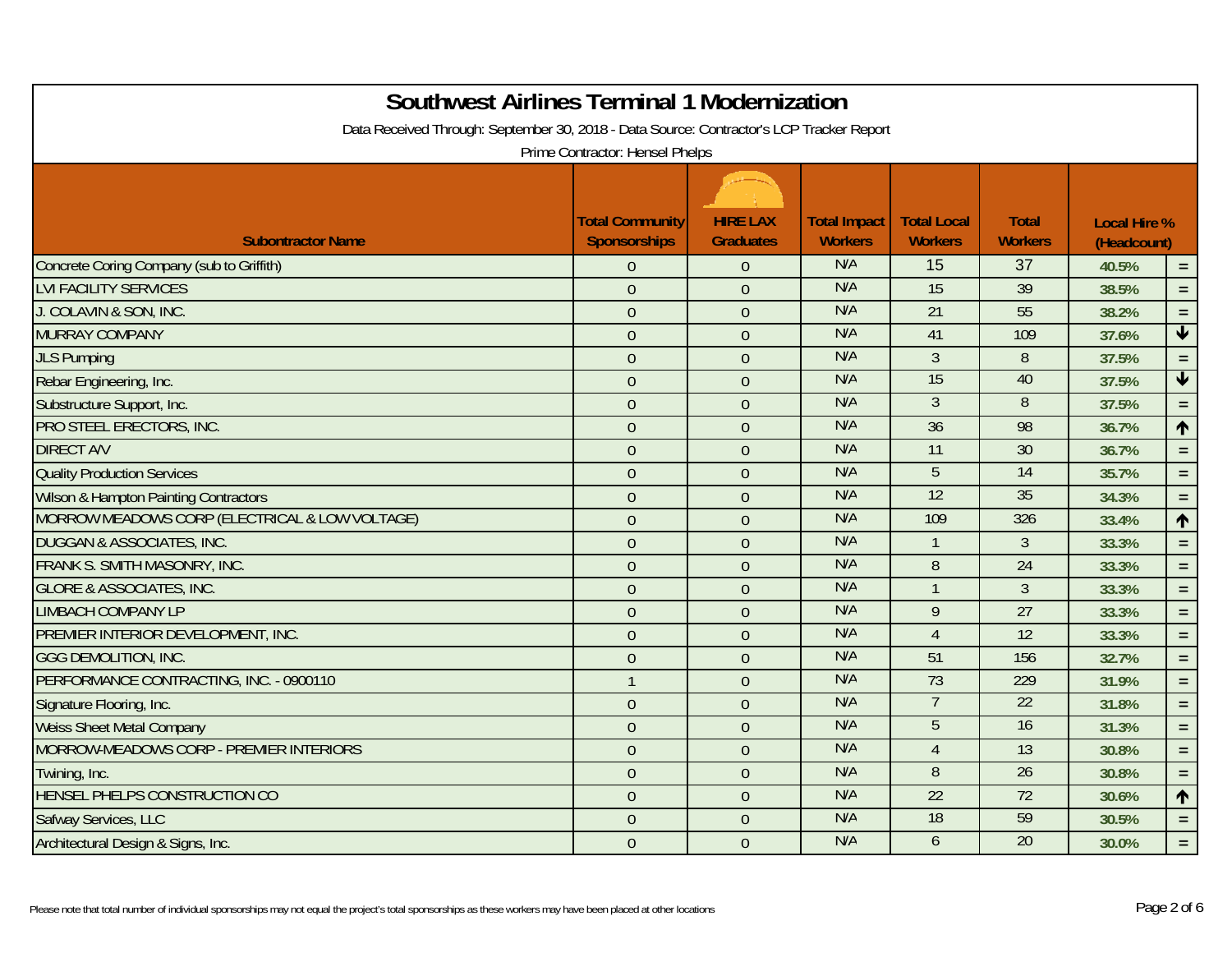| <b>Southwest Airlines Terminal 1 Modernization</b>                                       |                                               |                                     |                                       |                                      |                                |                                    |          |  |  |
|------------------------------------------------------------------------------------------|-----------------------------------------------|-------------------------------------|---------------------------------------|--------------------------------------|--------------------------------|------------------------------------|----------|--|--|
| Data Received Through: September 30, 2018 - Data Source: Contractor's LCP Tracker Report |                                               |                                     |                                       |                                      |                                |                                    |          |  |  |
| Prime Contractor: Hensel Phelps                                                          |                                               |                                     |                                       |                                      |                                |                                    |          |  |  |
|                                                                                          |                                               |                                     |                                       |                                      |                                |                                    |          |  |  |
| <b>Subontractor Name</b>                                                                 | <b>Total Community</b><br><b>Sponsorships</b> | <b>HIRE LAX</b><br><b>Graduates</b> | <b>Total Impact</b><br><b>Workers</b> | <b>Total Local</b><br><b>Workers</b> | <b>Total</b><br><b>Workers</b> | <b>Local Hire %</b><br>(Headcount) |          |  |  |
| <b>COSCO FIRE PROTECTION (T1)</b>                                                        | $\overline{0}$                                | $\theta$                            | N/A                                   | 12                                   | 41                             | 29.3%                              | $\equiv$ |  |  |
| <b>NEVELL GROUP INC</b>                                                                  | $\overline{0}$                                | $\overline{0}$                      | N/A                                   | 31                                   | 106                            | 29.2%                              | $=$ $\,$ |  |  |
| ISEC, INC.                                                                               | $\boldsymbol{0}$                              | $\overline{0}$                      | N/A                                   | 19                                   | 65                             | 29.2%                              | $\equiv$ |  |  |
| <b>GRIFFITH COMPANY</b>                                                                  | $\mathbf{0}$                                  | $\overline{0}$                      | N/A                                   | 90                                   | 310                            | 29.0%                              | $=$ .    |  |  |
| JOHNSON & TURNER PAINTING CO., INC.                                                      | $\mathbf{0}$                                  | $\overline{0}$                      | N/A                                   | 11                                   | 38                             | 28.9%                              | $\equiv$ |  |  |
| <b>Centerline Concrete Cutting</b>                                                       | $\mathbf{0}$                                  | $\overline{0}$                      | N/A                                   | $\overline{2}$                       | $\overline{7}$                 | 28.6%                              | $\equiv$ |  |  |
| <b>Coast Building Products</b>                                                           | $\mathbf{0}$                                  | $\overline{0}$                      | N/A                                   | $\overline{4}$                       | 14                             | 28.6%                              | $=$ .    |  |  |
| <b>KARCHER INSULATION, INC.</b>                                                          | $\boldsymbol{0}$                              | $\overline{0}$                      | N/A                                   | $\overline{4}$                       | 14                             | 28.6%                              | $\equiv$ |  |  |
| NOR CAL PIPELINE SERVICES, INC.                                                          | $\mathbf{0}$                                  | $\overline{0}$                      | N/A                                   | 8                                    | 29                             | 27.6%                              | $=$ .    |  |  |
| Safway Services, LLC (Sub to CMI)                                                        | $\overline{0}$                                | $\overline{0}$                      | N/A                                   | 10                                   | 37                             | 27.0%                              | $\equiv$ |  |  |
| HARWOOD CONSTRUCTION, INC.                                                               | $\mathbf{0}$                                  | $\mathbf{0}$                        | N/A                                   | $\overline{4}$                       | 15                             | 26.7%                              | $\equiv$ |  |  |
| Wood Group Field Services, Inc.                                                          | $\boldsymbol{0}$                              | $\mathbf{0}$                        | N/A                                   | $\overline{4}$                       | 15                             | 26.7%                              | $=$ .    |  |  |
| Air Balance Co, Inc.                                                                     | $\overline{0}$                                | $\theta$                            | N/A                                   | $\mathfrak{Z}$                       | 12                             | 25.0%                              | $\equiv$ |  |  |
| C.A. Buchen Corp                                                                         | $\overline{0}$                                | $\theta$                            | N/A                                   | $\overline{2}$                       | $\overline{8}$                 | 25.0%                              | $\equiv$ |  |  |
| COSCO FIRE PROTECTION, INC.                                                              | $\overline{0}$                                | $\overline{0}$                      | N/A                                   | $\overline{2}$                       | 8                              | 25.0%                              | $=$      |  |  |
| <b>KARCHER INSULATION, INC. #2</b>                                                       | $\mathbf{0}$                                  | $\overline{0}$                      | N/A                                   | $\mathfrak{Z}$                       | $\overline{12}$                | 25.0%                              | $\equiv$ |  |  |
| <b>Brand Scaffold Services Inc.</b>                                                      | $\theta$                                      | $\overline{0}$                      | N/A                                   | 5                                    | 21                             | 23.8%                              | $\equiv$ |  |  |
| <b>Schindler Elevator Corporation</b>                                                    | $\theta$                                      | $\overline{0}$                      | N/A                                   | $\overline{4}$                       | 17                             | 23.5%                              | $\equiv$ |  |  |
| Washington Iron Work                                                                     | $\mathbf{0}$                                  | $\overline{0}$                      | N/A                                   | 17                                   | 73                             | 23.3%                              | $\equiv$ |  |  |
| MORROW-MEADOWS CORPORATION                                                               | $\overline{2}$                                | $\overline{0}$                      | N/A                                   | 10                                   | 43                             | 23.3%                              | $=$ $\,$ |  |  |
| LETNER ROOFING CO.                                                                       | $\mathbf{0}$                                  | $\overline{0}$                      | N/A                                   | 14                                   | 61                             | 23.0%                              | $=$ .    |  |  |
| <b>Building Control Electronics</b>                                                      | $\mathbf{0}$                                  | $\overline{0}$                      | N/A                                   | $\overline{2}$                       | $\overline{9}$                 | 22.2%                              | $=$ .    |  |  |
| <b>INFINITY DRYWALL CONTRACTING, INC.</b>                                                | $\mathbf{0}$                                  | $\overline{0}$                      | N/A                                   | $\overline{2}$                       | 9                              | 22.2%                              | $=$      |  |  |
| <b>Malcolm Drilling Company</b>                                                          | $\mathbf{0}$                                  | $\overline{0}$                      | N/A                                   | $\overline{2}$                       | 9                              | 22.2%                              | $=$      |  |  |
| Sequoia Consultants                                                                      | $\theta$                                      | $\overline{0}$                      | N/A                                   | $\overline{11}$                      | 50                             | 22.0%                              | $=$ .    |  |  |
| CRITCHFIELD MECHANICAL, INC. OF SOUTHERN CALIFORNIA                                      | $\mathbf{0}$                                  | $\theta$                            | N/A                                   | 29                                   | 132                            | 22.0%                              | $\equiv$ |  |  |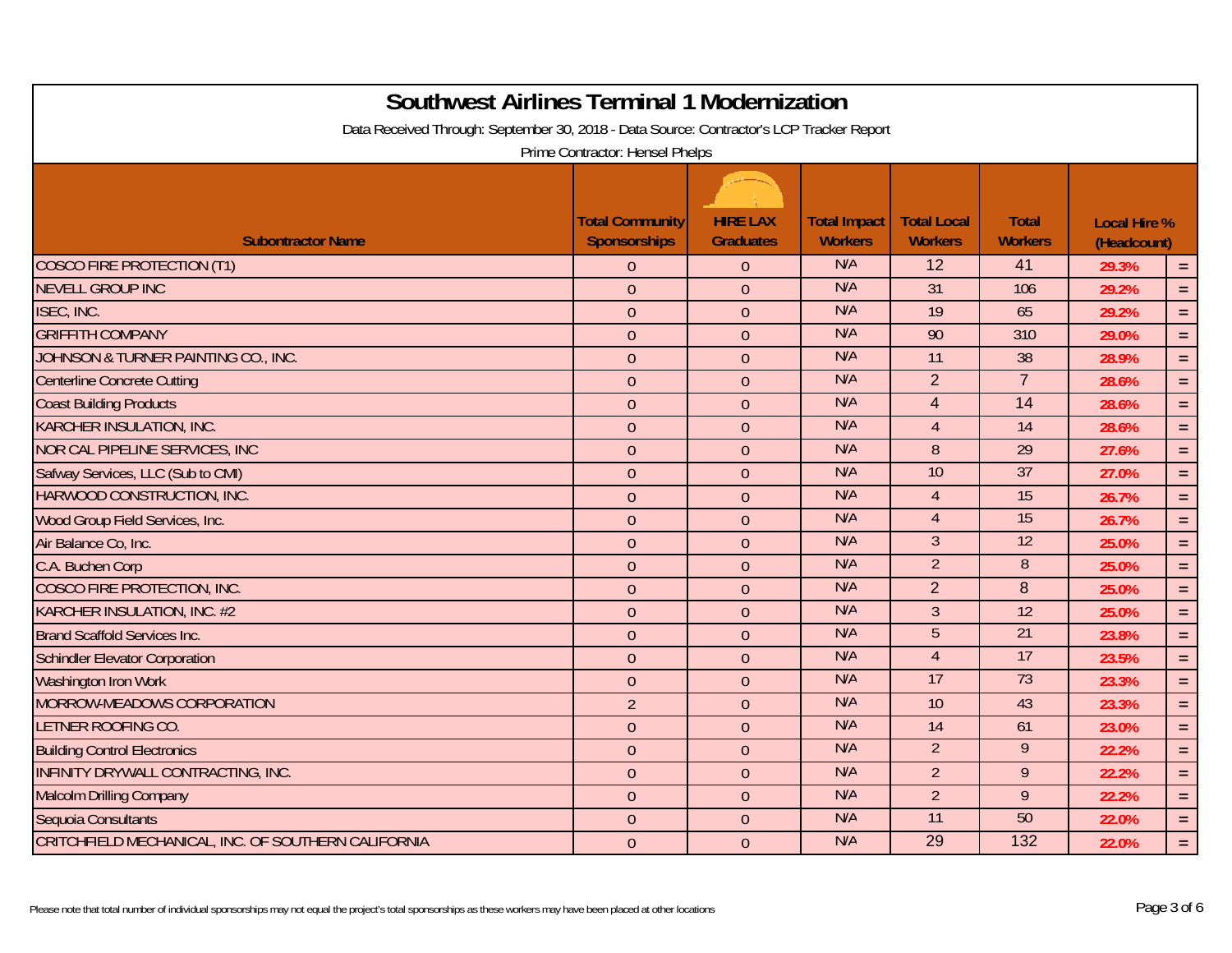| <b>Southwest Airlines Terminal 1 Modernization</b>                                       |                        |                  |                     |                    |                  |                     |                         |  |  |
|------------------------------------------------------------------------------------------|------------------------|------------------|---------------------|--------------------|------------------|---------------------|-------------------------|--|--|
| Data Received Through: September 30, 2018 - Data Source: Contractor's LCP Tracker Report |                        |                  |                     |                    |                  |                     |                         |  |  |
| Prime Contractor: Hensel Phelps                                                          |                        |                  |                     |                    |                  |                     |                         |  |  |
|                                                                                          | <b>Total Community</b> | <b>HIRE LAX</b>  | <b>Total Impact</b> | <b>Total Local</b> | <b>Total</b>     | <b>Local Hire %</b> |                         |  |  |
| <b>Subontractor Name</b>                                                                 | <b>Sponsorships</b>    | <b>Graduates</b> | <b>Workers</b>      | <b>Workers</b>     | <b>Workers</b>   | (Headcount)         |                         |  |  |
| <b>CORRADINI CORP.</b>                                                                   | $\overline{0}$         | $\Omega$         | N/A                 | 20                 | 94               | 21.3%               | $\equiv$                |  |  |
| Penhall Company (Sub to Griffith Company)                                                | $\mathbf{0}$           | $\overline{0}$   | N/A                 | $\overline{A}$     | $\overline{19}$  | 21.1%               | $=$                     |  |  |
| <b>Brady Company/Los Angeles</b>                                                         | $\boldsymbol{0}$       | $\overline{0}$   | N/A                 | $\overline{4}$     | 20               | 20.0%               | $=$                     |  |  |
| <b>CONTINENTAL MARBLE &amp; TILE COMPANY</b>                                             | $\boldsymbol{0}$       | $\overline{0}$   | N/A                 | 1                  | 5                | 20.0%               | $=$ .                   |  |  |
| EER, Inc.                                                                                | $\theta$               | $\overline{0}$   | N/A                 | $\mathbf{1}$       | 5                | 20.0%               | $\equiv$                |  |  |
| <b>GLOW ELECTRIC COMPANY INC</b>                                                         | $\mathbf{0}$           | $\overline{0}$   | N/A                 | $\overline{2}$     | $\overline{10}$  | 20.0%               | $\equiv$                |  |  |
| L2 SPECIALTIES, INC.                                                                     | $\overline{0}$         | $\overline{0}$   | N/A                 | $\overline{1}$     | 5                | 20.0%               | $=$ $\,$                |  |  |
| LAWRENCE W. ROSINE CO.                                                                   | $\mathbf{0}$           | $\overline{0}$   | N/A                 | $\overline{2}$     | 10               | 20.0%               | $\equiv$                |  |  |
| <b>ELLJAY ACOUSTICS, INC.</b>                                                            | $\overline{0}$         | $\overline{0}$   | N/A                 | 9                  | 47               | 19.1%               | $=$ .                   |  |  |
| Specialty Installation, Inc.                                                             | $\mathbf{0}$           | $\overline{0}$   | N/A                 | 2 <sup>2</sup>     | $\overline{11}$  | 18.2%               | $\equiv$                |  |  |
| WMB & Associates, Inc.                                                                   | $\theta$               | $\overline{0}$   | N/A                 | $\overline{2}$     | $\overline{11}$  | 18.2%               | $\equiv$                |  |  |
| Sterndahl Enterpise Inc.                                                                 | $\boldsymbol{0}$       | $\theta$         | N/A                 | $\mathfrak b$      | 35               | 17.1%               | $\equiv$                |  |  |
| <b>Conco Pumping</b>                                                                     | $\boldsymbol{0}$       | $\overline{0}$   | N/A                 | $\overline{2}$     | 12               | 16.7%               | $\equiv$                |  |  |
| <b>GIROUX GLASS, INC. (T1MP)</b>                                                         | $\mathbf{0}$           | $\overline{0}$   | N/A                 | 8                  | 48               | 16.7%               | $\overline{\mathbf{t}}$ |  |  |
| PROSPECTRA CONTRACT FLOORING                                                             | $\mathbf{0}$           | $\theta$         | N/A                 | 6                  | 36               | 16.7%               | $\equiv$                |  |  |
| <b>SASCO</b>                                                                             | $\mathbf{0}$           | $\overline{0}$   | N/A                 |                    | $\boldsymbol{6}$ | 16.7%               | $\equiv$                |  |  |
| <b>XL Fire Protection</b>                                                                | $\mathbf{0}$           | $\overline{0}$   | N/A                 |                    | 6                | 16.7%               | $\equiv$                |  |  |
| CRITCHFIELD MECHANICAL, INC. OF SOUTHERN CALIFORNIA (PUMP ROOM)                          | $\mathbf{0}$           | $\overline{0}$   | N/A                 | 8                  | 53               | 15.1%               | $=$ .                   |  |  |
| <b>Applied Engineering Concepts</b>                                                      | $\mathbf{0}$           | $\overline{0}$   | N/A                 |                    | $\overline{7}$   | 14.3%               | $\equiv$                |  |  |
| Vertical Earthworks, Inc.                                                                | $\boldsymbol{0}$       | $\theta$         | N/A                 |                    | $\overline{7}$   | 14.3%               | $=$                     |  |  |
| MR CRANE, Inc.                                                                           | $\boldsymbol{0}$       | $\theta$         | N/A                 | $\mathbf{1}$       | 10               | 10.0%               | $\equiv$                |  |  |
| LIMBACH COMPANY - PREMIER INTERIOR DEVELOPMENT, INC.                                     | $\mathbf{0}$           | $\overline{0}$   | N/A                 | $\mathbf{1}$       | 11               | 9.1%                | $\equiv$                |  |  |
| R.J. & J Construction, Inc.                                                              | $\mathbf{0}$           | $\overline{0}$   | N/A                 | $\overline{2}$     | $\overline{22}$  | 9.1%                | $=$ .                   |  |  |
| Savala Equipment Company, Inc.                                                           | $\mathbf{0}$           | $\theta$         | N/A                 | $\overline{2}$     | $\overline{22}$  | 9.1%                | $=$ $\,$                |  |  |
| C Below, Inc.                                                                            | $\theta$               | $\theta$         | N/A                 |                    | 12               | 8.3%                | $\equiv$                |  |  |
| Schindler Elevator Corporation (Elevator Division)                                       | $\mathbf{0}$           | $\theta$         | N/A                 | $\mathbf{1}$       | 15               | 6.7%                | $=$ .                   |  |  |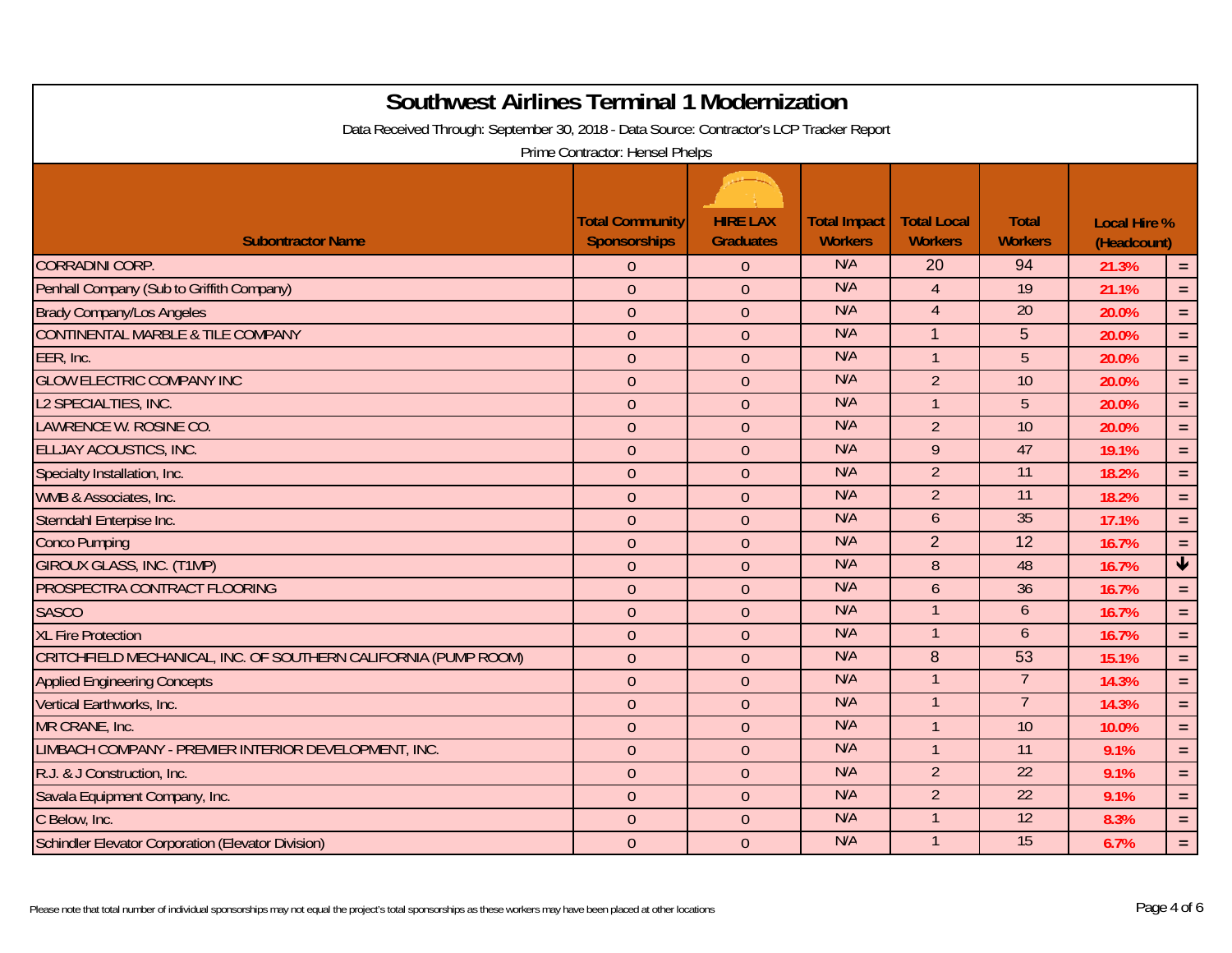| <b>Southwest Airlines Terminal 1 Modernization</b>                                       |                                               |                                     |                                       |                                      |                                |                                    |            |  |  |
|------------------------------------------------------------------------------------------|-----------------------------------------------|-------------------------------------|---------------------------------------|--------------------------------------|--------------------------------|------------------------------------|------------|--|--|
| Data Received Through: September 30, 2018 - Data Source: Contractor's LCP Tracker Report |                                               |                                     |                                       |                                      |                                |                                    |            |  |  |
| Prime Contractor: Hensel Phelps                                                          |                                               |                                     |                                       |                                      |                                |                                    |            |  |  |
|                                                                                          |                                               |                                     |                                       |                                      |                                |                                    |            |  |  |
| <b>Subontractor Name</b>                                                                 | <b>Total Community</b><br><b>Sponsorships</b> | <b>HIRE LAX</b><br><b>Graduates</b> | <b>Total Impact</b><br><b>Workers</b> | <b>Total Local</b><br><b>Workers</b> | <b>Total</b><br><b>Workers</b> | <b>Local Hire %</b><br>(Headcount) |            |  |  |
| <b>OTIS ELEVATOR</b>                                                                     | $\Omega$                                      | $\Omega$                            | N/A                                   | $\overline{2}$                       | 33                             | 6.1%                               | $\equiv$   |  |  |
| <b>INFINITY METALS, INC.</b>                                                             | $\mathbf{0}$                                  | $\theta$                            | N/A                                   | $\overline{2}$                       | 38                             | 5.3%                               | $\equiv$   |  |  |
| <b>B &amp; I Equipment Rental LLC</b>                                                    | $\mathbf{0}$                                  | $\overline{0}$                      | N/A                                   | $\theta$                             |                                | 0.0%                               | $\equiv$   |  |  |
| <b>B &amp; J Tree Service</b>                                                            | $\mathbf{0}$                                  | $\overline{0}$                      | N/A                                   | $\overline{0}$                       | $\overline{7}$                 | 0.0%                               | $\equiv$   |  |  |
| <b>BC Traffic</b>                                                                        | $\mathbf{0}$                                  | $\overline{0}$                      | N/A                                   | $\overline{0}$                       | $\overline{4}$                 | 0.0%                               | $\equiv$   |  |  |
| Centerline Concrete Cutting (Cosco)                                                      | $\mathbf{0}$                                  | $\overline{0}$                      | N/A                                   | $\Omega$                             | $\mathbf{1}$                   | 0.0%                               | $\equiv$   |  |  |
| <b>CONCO PUMPING A</b>                                                                   | $\mathbf{0}$                                  | $\overline{0}$                      | N/A                                   | $\overline{0}$                       | $\mathbf{1}$                   | 0.0%                               | $=$        |  |  |
| CONNOR CONCRETE CUTTING AND CORING                                                       | $\mathbf{0}$                                  | $\theta$                            | N/A                                   | $\overline{0}$                       | 11                             | 0.0%                               | $\equiv$   |  |  |
| CONNOR CONCRETE CUTTING AND CORING (Sub to RJ & J Construction)                          | $\mathbf{0}$                                  | $\overline{0}$                      | N/A                                   | $\Omega$                             | 5                              | 0.0%                               | $=$ .      |  |  |
| CRITCHFIELD MEHCANICAL, INC. OF SOUTHERN CALIFORNIA (SURVEY)                             | $\mathbf{0}$                                  | $\overline{0}$                      | N/A                                   | $\Omega$                             | $\overline{7}$                 | 0.0%                               | $=$ .      |  |  |
| Davidson Concrete Cutting, Inc.                                                          | $\boldsymbol{0}$                              | $\overline{0}$                      | N/A                                   | $\Omega$                             | $\overline{1}$                 | 0.0%                               | $=$ $\,$   |  |  |
| Fine Grade Equipment, Inc.                                                               | $\boldsymbol{0}$                              | $\overline{0}$                      | N/A                                   | $\overline{0}$                       | 19                             | 0.0%                               | $\equiv$   |  |  |
| G&F Concrete Cutting, INC.                                                               | $\mathbf{0}$                                  | $\overline{0}$                      | N/A                                   | $\Omega$                             | $\overline{1}$                 | 0.0%                               | $\equiv$   |  |  |
| <b>G&amp;G DOOR PRODUCTS, INC.</b>                                                       | $\overline{0}$                                | $\overline{0}$                      | N/A                                   | $\overline{0}$                       | $\mathfrak b$                  | 0.0%                               | $\equiv$   |  |  |
| Giroux Glass, Inc.                                                                       | $\mathbf{0}$                                  | $\overline{0}$                      | N/A                                   | $\Omega$                             | $\overline{3}$                 | 0.0%                               | $\equiv$   |  |  |
| <b>GONSALVES &amp; SANTUCCI INC. DBA CONCO PUMPING</b>                                   | $\mathbf{0}$                                  | $\theta$                            | N/A                                   | $\overline{0}$                       | $\overline{1}$                 | 0.0%                               | $\equiv$   |  |  |
| Goss Construction Company Inc. (sub to Griffith)                                         | $\mathbf{0}$                                  | $\theta$                            | N/A                                   | $\Omega$                             | 10                             | 0.0%                               | $\equiv$   |  |  |
| <b>GREGG DRILLING &amp; TESTING, INC.</b>                                                | $\theta$                                      | $\theta$                            | N/A                                   | $\overline{0}$                       | $\overline{2}$                 | 0.0%                               | $=$ .      |  |  |
| Harper's Backhoe Service, Inc. dba Harper Equipment Rental                               | $\mathbf{0}$                                  | $\overline{0}$                      | N/A                                   | $\Omega$                             | $\overline{2}$                 | 0.0%                               | $\equiv$   |  |  |
| HILL CRANE SERVICE, INC.                                                                 | $\boldsymbol{0}$                              | $\overline{0}$                      | N/A                                   | $\overline{0}$                       | $\overline{15}$                | 0.0%                               | $=$ .      |  |  |
| <b>INLAND PACIFIC TILE, INC.</b>                                                         | $\boldsymbol{0}$                              | $\overline{0}$                      | N/A                                   | $\Omega$                             | 5                              | 0.0%                               | $\equiv$ . |  |  |
| <b>KARCHER FIRESTOPPING, INC.</b>                                                        | $\mathbf{0}$                                  | $\overline{0}$                      | N/A                                   | $\Omega$                             | 5                              | 0.0%                               | $\equiv$   |  |  |
| KOPPL PIPELINE SERVICES, INC                                                             | $\mathbf{0}$                                  | $\overline{0}$                      | N/A                                   | $\Omega$                             | $\overline{3}$                 | 0.0%                               | $=$ .      |  |  |
| <b>MCKEON DOOR WEST, INC.</b>                                                            | $\mathbf{0}$                                  | $\theta$                            | N/A                                   | $\Omega$                             | $\mathbf{9}$                   | 0.0%                               | $=$        |  |  |
| MORROW-MEADOWS CORP (MAIN ELECTRICAL UPGRADES)                                           | $\theta$                                      | $\theta$                            | N/A                                   | $\overline{0}$                       | $\overline{4}$                 | 0.0%                               | $\equiv$   |  |  |
| MR. CRANE, INC.                                                                          | $\overline{0}$                                | $\overline{0}$                      | N/A                                   | $\Omega$                             | 16                             | 0.0%                               | $=$ .      |  |  |